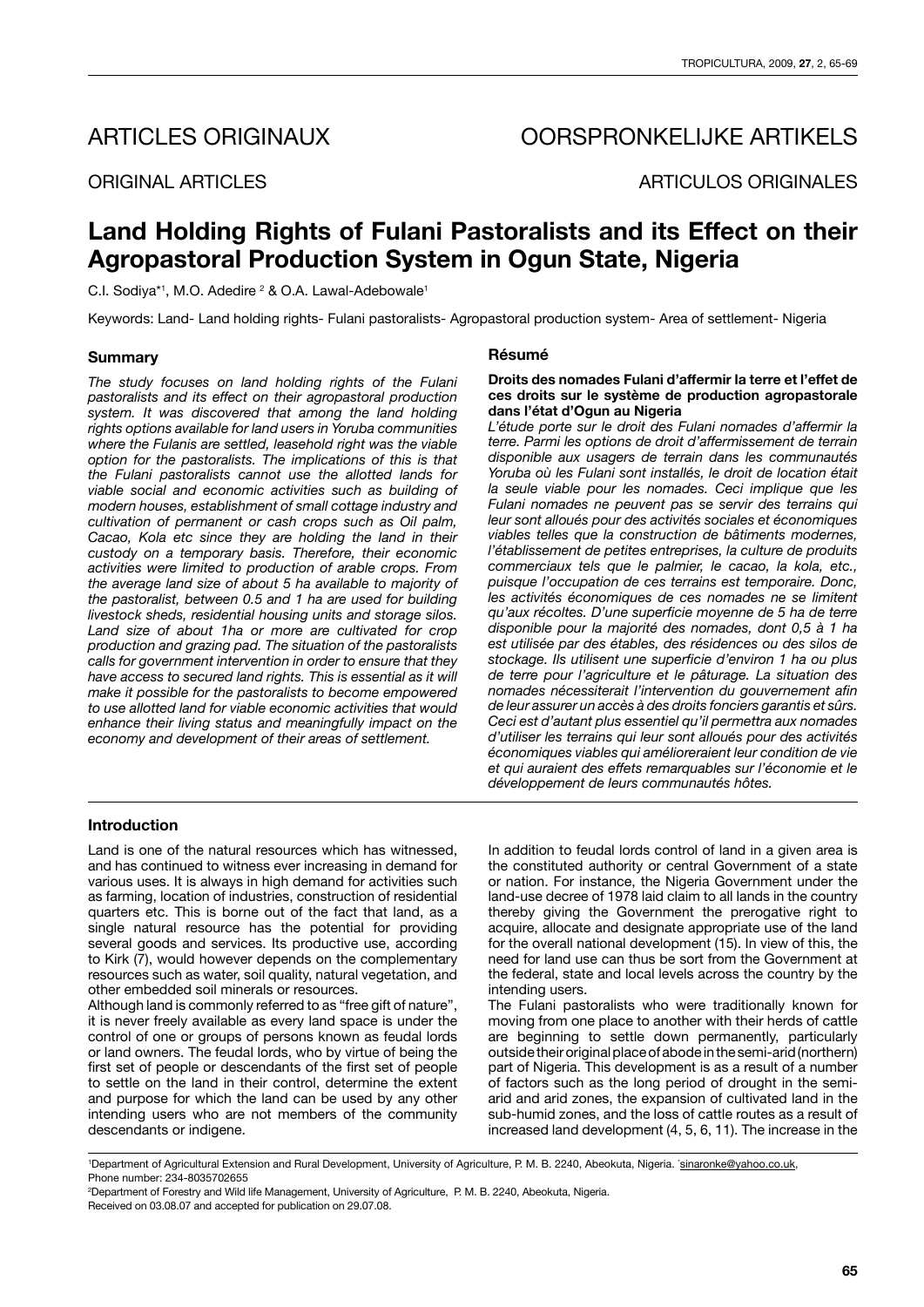trend of settlement in the humid and subhumid agroecological zones of Nigeria has now further been enhanced by a less incidence of tsetse fly (*Glossina sp*) - a vector of the deadly cattle disease known as trypasonomiasis, due to the depopulation of wildlife harbouring trypanosomes, the successful tse-tse fly eradication programmes by the federal government of Nigeria, seasonal bush burning, deforestation and the abundantly available pasture for cattle for at least eight months of the year in the humid ecological zone of the country. Other possible explanation for the growing sedentary pastoral households in this area has been purely from an economic point of view and suggested that the Fulanis are only responding to changes in their economic environment. For instance, the pattern and location of the settlements of the Fulani pastoralists in this area has been in the peri-urban areas, in order to gain access to a regular market for their products, mainly, milk, cheese and meat (5, 12).

The settled life style of the Fulani pastoralists thus made it possible for them to be involved in other economic activities which they could not have possibly taken up while in migration. Such economic activities as crop and small ruminant livestock production, marketing of farm and livestock products, farm labour work etc serve to improve the economic condition and standard of living of the Fulani households (1, 9). However, the tenure ship of the land rights granted the Fulani pastoralists by their host communities would go a long way to determine whether or not the Fulani pastoralists will be able to sustain and improve their economic conditions and standard of living. Where the Fulani pastoralists have good control of the secured land in terms of outright gift, purchase or long years of use, they may be able to take up social and economic activities such as extensive crop cultivation, establishment of small scale crop and livestock products processing units, and construction of housing units, which would impact meaningfully on their standard of living. But where such kind of control is not possible, the Fulani pastoralists may not be able to improve and or to sustain their economic and living conditions. In the light of this, this study examined the kind of land holding rights of the Fulani pastoralists in their area of settlement and the effect of this on their pastoral production system. To achieve this, the following objectives were addressed.

1. Describe the demographic characteristics of the Fulani patoralists in Ogun state;

2. Identify the type of land holding rights secured or granted by the Fulani pastoralists;

3. Identify the economic activities and production system of the Fulani pastoralists;

4. Examine land use pattern of the Fulani pastoralists.

# **Materials and methods**

**Study area:** The study was conducted in Ogun State, Nigeria (Figure 1). The State, which has land area of about 16,726 square kilometers, largely falls within the rainforest zone and partly within the Southern Guinea Savanna zones of the country's agroecological belt. The agroclimatic conditions of the State is characterised by bimodal rainfall pattern, thereby making it possible for farmers to cultivate arable crops such as maize, rice, vegetables and spices at least twice a year.

The vegetation cover of the State which ranges from freshwater swamp within the mangrove forest in the southeast through the diverse forest communities to the woody Guinea savanna in the northwest, also make the state's environment conducive for livestock production, among which are cattle, sheep, goat, pig, poultry and other smaller farm animals. While the indigenous farmers mainly



Figure 1: Map of Nigeria showing the position of Ogun State.

raised small farm animals alongside their cropping activities, the Fulanis are the main keepers and herders of cattle in the State. For political and administrative convenience, the state is structured into 20 Local Government Areas (LGAs) and four administrative zones (10). Out of these, the Fulani pastoralists are well settled in 5 of the LGAs, namely Abeokuta North, Odeda, Imeko-Afon, Yewa North and Ewekoro LGAs.

**Sampling procedure and data collection:** The population for the study consists of all the Fulani pastoralists who have permanently settled down in Ogun State. A sample frame consisting of the complete list of all agropastoral households presently settled in Ogun State was obtained from the survey conducted by Sodiya (14). The sample frame consists of about 679 of such agropastoralist households residing in 28 settlements across 5 Local Government Areas in the State. These are Imeko-Afon, Yewa North, Ewekoro, Odeda and Abeokuta North. The pastoralists normally live together; hence in each of these local government areas, the pastoral communities were interviewed. According to Mohammed (8), the production unit within the pastoral production system is the household, called Kraal or the *Ruga.* Primarily the family members undertake livestock and crop production activities and other off-farm and non-farm activities of the *Ruga*. Based on these and on the basis of the population frame, 60 percent of the population of the households from each Local Government area were randomly selected so as to give a wider coverage of the pastoral households in the state and that; a generalization about the result of the research could also be easily made. Based on the calculation, 60 percent of the agropastoral households selected gave rise to 407 agropastoral households randomly selected and included in the survey.

The primary data were collected directly from the respondents using structured interview guide, which had initially been validated using the test re-test method to elicit and record their responses. The structured interview guide was divided into four sections. The first section is on socioeconomic characteristics of the Fulani pastoralists and the second section is on the identification of land holding rights options available to the Fulani pastoralists. The third section attempted to determine the land use pattern of the Fulani pastoralists, while the last section identified the economic activities and production system undertaken by the Fulani pastoralists.

The unit of analysis is the household represented by the household head (father) and in some cases, women groups and herd boys were interviewed where necessary. The interview schedule was carried out by embarking on formal and informal visits to the households of settled pastoralists. Direct observation of the agropastoralists activities was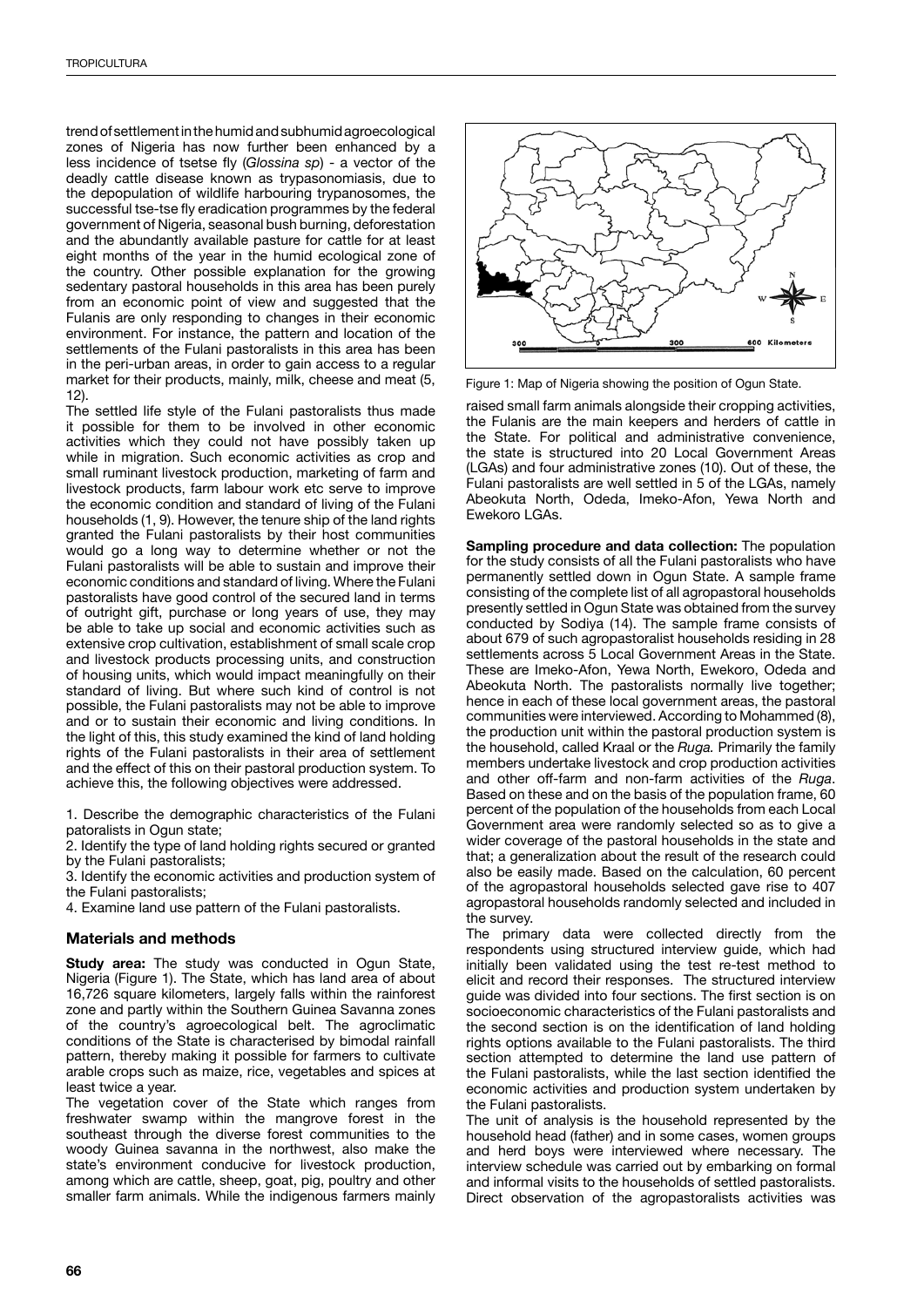also employed as part of the data collection exercise. Other relevant information on land holding rights and agropastoral production system of Fulani pastoralists were obtained from secondary data sourced from past research and project reports in pastoral studies, monthly and annual reports of the Ogun State Agricultural Development Programme (OGADEP). This information was used to guide the focus of discussion of this study.

**Data analysis:** The data obtained was subjected to descriptive analysis such as frequency counts, and percentages with a view to establishing the summary results and make inferences that led to logical conclusion and policy recommendations for enhanced production performance and sustainable livelihood of the Fulani pastoralist households, not only in Ogun State, but across the humid regions of the tropics.

# **Results and discussion**

### **Socioeconomic characteristics of the respondents**

Based on the outcome of the data analysis, it was discovered that majority of the respondents fall within the age range of 41 and 50 years, with a mean age of  $47.7 \pm 0.5$  years. This suggests that most of the pastoralists are still energetic with vigour to take up both economic and social activities that could enhance the livelihood status of their households. Most of the pastoralists, constituting about 74.5 percent, are married with an average household size of 8.1 members. The pastoralists keep such a large number of household sizes because they rely mainly on family labour for both crop and livestock production activities (2). About 32.4 percent of the pastoralists have been residing in different parts of Ogun State for upward of 11 – 15 years. However, the settlement has not really impacted on the educational status of the pastoralists as most them of do not have any form of education.

#### **Land holding rights of the Fulani pastoralists**

Table 1 shows the range of land size and land holding rights options available to the Fulani pastoralists in their settled environment. The available land size to the pastoralists varies between less than 5 and about 10 ha.

The available land size to each of the pastoralists depends on limited size of land expanse, number of people seeking for land within the same area and the cost at which lands are given per hectare in their settled environment. Although, more than 50 percent of them have access to land size of not more than 5 hectares for their various social and economic activities, all of them secured their land right on lease from member of their host communities on leasehold. This implies that they have a temporary holding of the lands allocated them and as such cannot lay claims of ownership of the land. They can neither erect permanent structures such as brick houses nor cultivate permanent/tree crops on the lands, except if they do not mind losing greatly when the land is reclaimed from them by the indigenous Yoruba communities hosting them. To further establish that the pastoralists are tenants on the lands, they are made to pay certain amount of money, usually between 1 and 5 Euros per annum (depending on the size of the land), or certain amount of their farm produce as royalty to their hosts. This arrangement though, enables the pastoralists to operate under a relatively secured arrangement with no indications of tension between them and the indigenous Yoruba host communities. However, the arrangement poses a threat to an improved standard of living of the pastoralists because they cannot use the land to erect modern housing units, especially when they have the means to do so. Likewise, they cannot cultivate permanent crops such as cacao, kola, oil palm etc, or establish small cottage industry- such as crop and or livestock product processing unit which if allowed, would serve as additional sources of income for them and a basis for their economic empowerment. This observation is in line with previous studies, which indicates that insecure land for long term activities is one of the major threats to the survival of the evolving pastoral economy in southwest Nigeria (11). Other land holding rights options such as outright purchase, tenancy at government will and land right from land redistribution were not open to the Fulani pastoralist basically because their host communities did consider it inappropriate to sell their lands. Unwillingness of the community to dispose their land could be due to the traditional belief that community land is a sacred entity or commodity that must be protected and or sustained for future generation yet unborn. Similarly, the Fulani pastoralists could not obtain land from the state and or local government areas where they are settled because

#### **Land use pattern of the Fulani pastoralists**

them as non indigenes of their areas of settlements.

Owing to the limited available land space to the pastoralists in their areas of settlement, they apportion the land for various uses crucial to their livelihood. Proportionate use of the land, as shown in table 2 includes farming, land fallow/grazing, construction of livestock shed, residential housing units and silos. Between 45.3 and 16.6 percent of the respondents subjected land size of about 1 hectare or less to construct residential housing units, erection of local silos, which are used for storage of dried or processed crops, and livestock sheds where cattle are tied down at nights, after allowing them to graze during the day. This observation implies that minimal land space is enough for construction of housing units for accommodation of the pastoralists' household members (13).

of legal, social and institutional factors that create barriers for

| Land holding rights of the Fulani pastoralists (N=407) |           |            |                     |  |  |  |
|--------------------------------------------------------|-----------|------------|---------------------|--|--|--|
| Variables                                              | Frequency | Percentage | Mean/mode           |  |  |  |
| Land size (hectares)                                   |           |            |                     |  |  |  |
| $\leq 5$                                               | 163       | 53.1       |                     |  |  |  |
| $> 5 - 7$                                              | 216       | 40.1       | $5 \pm 0.9$ ha      |  |  |  |
| $> 7 - 9$                                              | 25        | 6.1        |                     |  |  |  |
| > 9                                                    | 3         | 0.7        |                     |  |  |  |
| Land holding right                                     |           |            |                     |  |  |  |
| Leasehold                                              | 407       | 100        | Lease holding right |  |  |  |
| Land tenure by rent                                    |           |            |                     |  |  |  |
| Purchased/title hold                                   |           |            |                     |  |  |  |
| Land tenure by gift/pledge                             |           |            |                     |  |  |  |
| Tenancy at will of govt                                |           |            |                     |  |  |  |
|                                                        |           |            |                     |  |  |  |

| Table 1                                                |
|--------------------------------------------------------|
| Land holding rights of the Fulani pastoralists (N=407) |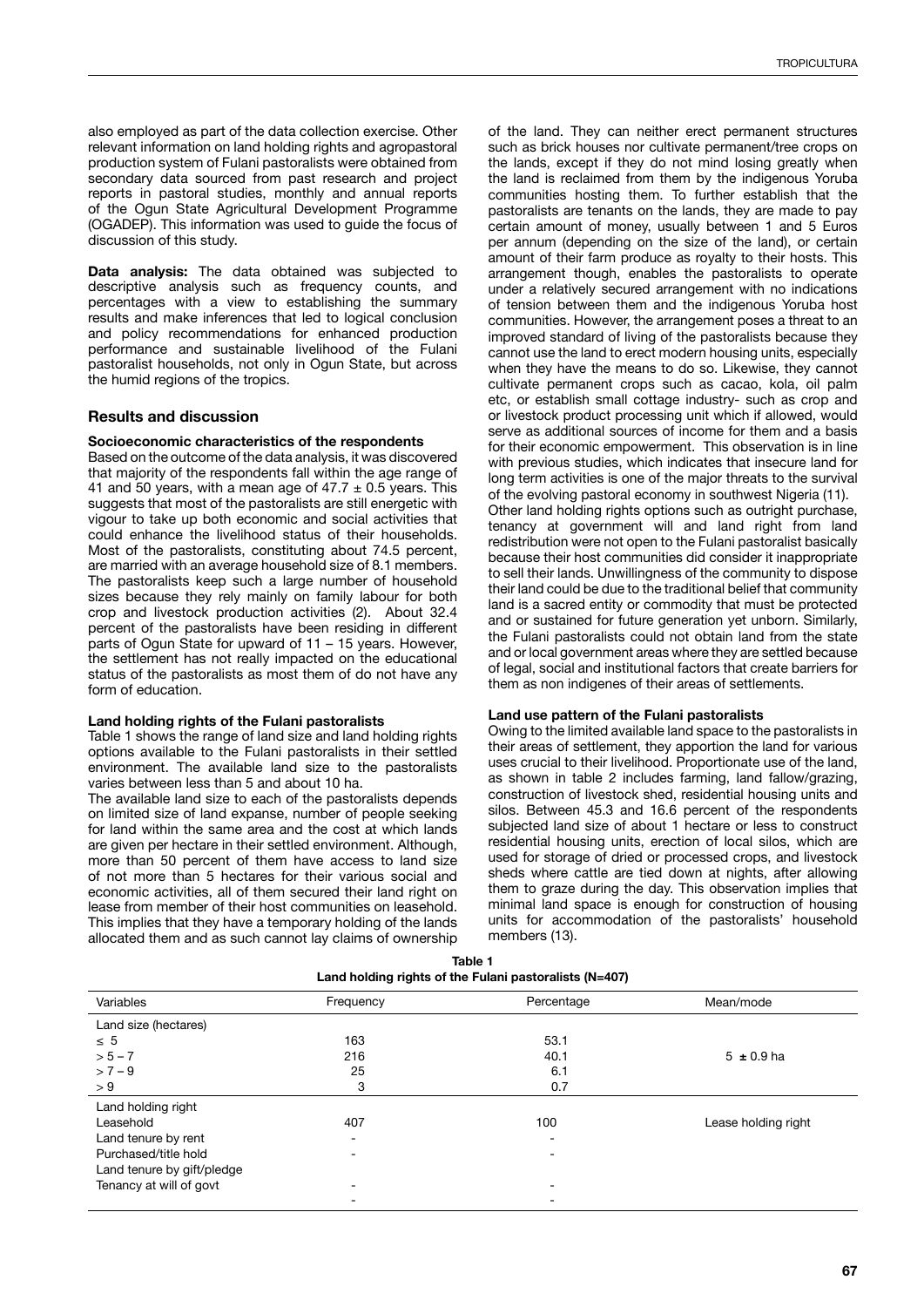| Land use pattern of the Fulani pastoralists |         |                          |                 |                            |                            |            |                            |
|---------------------------------------------|---------|--------------------------|-----------------|----------------------------|----------------------------|------------|----------------------------|
| Variables                                   | Farming | Livestock<br>shed        | Housing<br>unit | Land<br>fallow/<br>grazing | Erection of<br>local silos | *Frequency | $\blacklozenge$ Percentage |
| Land use pattern                            |         |                          |                 |                            |                            |            |                            |
| $\leq 0.5$ ha                               |         |                          |                 |                            |                            |            |                            |
| $0.6 - 1.0$ ha                              |         | 268                      | 364             | -                          | 215                        | 847        | 45.3                       |
| $1.1 - 1.5$ ha                              |         | 76                       | 43              | -                          | 192                        | 311        | 16.6                       |
| $1.6 - 2.0$ ha                              | 116     | 63                       |                 | 44                         | ۰                          | 223        | 11.9                       |
| $2.1 - 2.5$ ha                              | 96      | $\overline{\phantom{a}}$ |                 | 51                         | $\overline{\phantom{a}}$   | 147        | 7.7                        |
| $2.6 - 3.0$ ha                              | 57      | $\overline{\phantom{a}}$ |                 | 90                         | $\overline{\phantom{0}}$   | 147        | 7.9                        |
| $\geq$ 3.1 ha                               | 65      | $\overline{\phantom{a}}$ | -               | 53                         | $\overline{\phantom{a}}$   | 118        | 6.3                        |
|                                             | 78      | $\overline{\phantom{a}}$ | -               | $\overline{\phantom{0}}$   | -                          | 78         | 4.2                        |

**Table 2 Land use pattern of the Fulani pastoralists**

\* Multiple responses

♦Percentage is based on the summation of the responses.

Similarly, it was however observed that the pastoralists use the largest proportion of their lands for crop cultivation and for land fallow, as the need may be. While about 11.9 and 7.9 percent of the respondents allotted land size between 1 and 2 ha for either crop cultivation or land fallow, about 7.7 to 6.3 percent use land size between 2.1 and 3 ha for the same purpose. About 4.2 percent of the respondents use land size of more than 3 ha for farm related activities. The allotted large land size to crop cultivation may have been borne out of the need for increased crop cultivation. Among the commonly cultivated crops are maize, guinea corn, cassava, yam, vegetable and spices. Larger proportion of the cultivated crops is however consumed at the household level. The need to ensure sustainable use of land could have informed the need for subjecting a considerable size of the land to bush fallow. By this practice, farm land that have been intensively cultivated for considerable number of years are allowed to be overgrown by vegetation with a view to allowing the farmland replenish its fertility naturally. Such farmlands are usually allowed to fallow for a minimum of 7 years before it is re-cultivated for crop production.

### **Economic activities and production system of the Fulani pastoralists**

Although, the pastoralists are traditionally known for livestock herding, their sedentarised lifestyle has made it possible for them to be ingrained in other economic activities such as crop production, merchandising, and farm labourer alongside their livestock herding activities. Obviously all the pastoralists are into production of livestock; about 96.3 percent of them cultivate the soil for crop production. The crops, which are mainly arable crops, like maize, cassava, sorghum, millet, soybean and yam are cultivated for consumption purposes at the household and in some cases, may be sold especially when they have excesses. Other economic activities of the Fulani pastoralists include farm paid labourer as indicated by 45 percent of them. They take up farm work such as land clearing, soil cultivation, weeding and harvesting on other farmers' farm for paid wages. This was done as means of additional income with which they can meet other non-farm needs. Merchandising is also noted among the pastoralists, particularly among the women, in which they sell milk and milk products, especially cheese. They are also engaged in the sales of farm products such as sorgum, millet, yam and so on (3, 14).

The arable crops, cultivated by the pastoralists, as indicated by 81.3 and 52.3 percent of them (Table 3) are usually cultivated in mixed form (mixed cropping) - such as maize/ cassava; sorghum/cassava; maize/yam; sorghum/yam etc. However, sorghum, which is the most common crop among the pastoralists, is sometimes cultivated solely. It is mostly consumed by the Fulanis as a staple food. The

| iauic J                                                                 |           |            |                      |  |  |  |  |
|-------------------------------------------------------------------------|-----------|------------|----------------------|--|--|--|--|
| Economic and production system of the Fulani pastoralists ( $N = 407$ ) |           |            |                      |  |  |  |  |
| Variables                                                               | Frequency | Percentage | Mean/mode            |  |  |  |  |
|                                                                         |           |            |                      |  |  |  |  |
| Economic activities                                                     | 407       | 100.0      |                      |  |  |  |  |
| Livestock production                                                    | 392       | 96.3       | Livestock production |  |  |  |  |
| Crop production                                                         | 137       | 33.7       |                      |  |  |  |  |
| Merchandising                                                           | 183       | 45.0       |                      |  |  |  |  |
| Farm labourer                                                           |           |            |                      |  |  |  |  |
| Crop production                                                         |           |            |                      |  |  |  |  |
| Arable crops                                                            | 331       | 81.3       | Arable crops         |  |  |  |  |
| Biennial crops                                                          | 213       | 52.3       |                      |  |  |  |  |
| Permanent crops                                                         | Ξ.        |            |                      |  |  |  |  |
| Cultivated crops                                                        |           |            |                      |  |  |  |  |
| Maize/cassava                                                           | 156       | 38.3       |                      |  |  |  |  |
| Sorghum/cassava                                                         | 197       | 48.4       | Sorghum/cassava      |  |  |  |  |
| Maize/yam                                                               | 91        | 22.4       |                      |  |  |  |  |
| Sorghum/Yam                                                             | 109       | 26.8       |                      |  |  |  |  |
| Livestock raised                                                        |           |            |                      |  |  |  |  |
| Cattle                                                                  | 407       | 100.0      |                      |  |  |  |  |
| Sheep                                                                   | 315       | 77.4       | Cattle               |  |  |  |  |
| Goat                                                                    | 168       | 41.3       |                      |  |  |  |  |
| Poultry                                                                 | 73        | 17.9       |                      |  |  |  |  |

**Table 3**

**68**